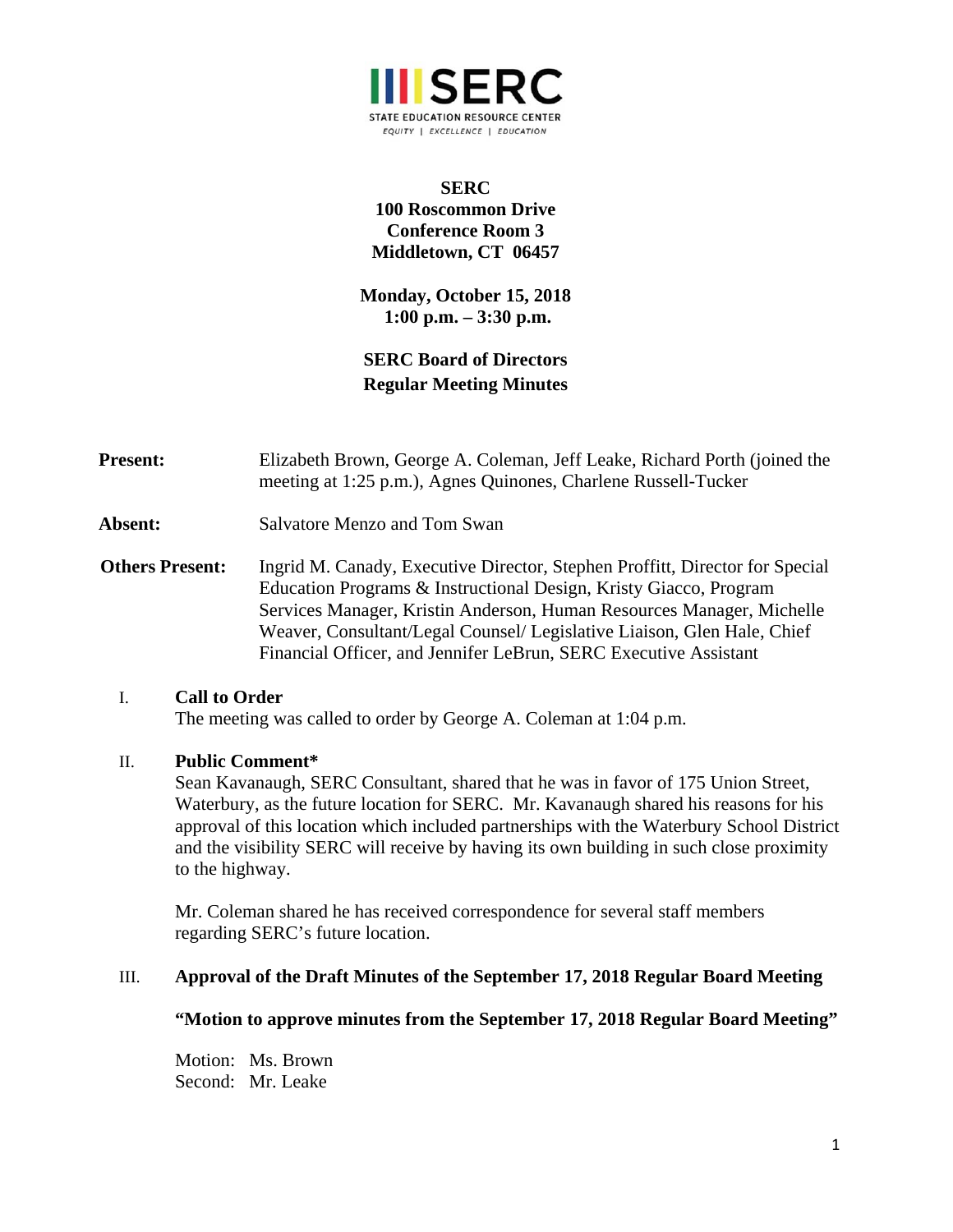Vote on Motion: In favor: 5 (Brown, Coleman, Leake, Quinones, Russell-Tucker) Opposed: 0 Abstained: 0

#### IV. **Agency Updates from Ingrid M. Canady, Executive Director**

a. Fiscal Report, *Glen Hale, Chief Financial Officer*  Mr. Hale shared the recent fiscal report with Board Members and reviewed the statement of revenues and expenses and balance sheet in detail. There have been no major changes since the September meeting.

Ms. Canady shared that SERC will be receiving a grant from the Department of Mental Health and Addiction Services. Through the grant, SERC will provide district-wide professional learning and services that brings awareness directly into the classroom about the statewide efforts to address the current opioid crisis and substance abuse faced by Connecticut.

SERC will also be partnering with CREC, AFCAMP and CPAC on a five year grant. This grant will support organizations that provide technical assistance and training to State Education Agencies (SEAs) and Local Education Agencies (LEAs) in the implementation and enhancement of systemic and effective family engagement policies, programs, and activities that lead to improvements in student development and academic achievement.

SERC is also collaborating with Hartford Public Schools on a large in-district contract.

Ms. Canady provided Board Members with information regarding the Teachers' Retirement Board (TRB), and shared that SERC has two staff members that contribute to TRB. The last audit showed that the liability around TRB has drastically reduced due to the amount of staff participating and Ms. Canady expects that as we enter into the current audit the liability will be even less.

There was general conversation.

## b. Update on SERC's Future Office Location

Ms. Canady shared a PowerPoint presentation which showcased a comparison of the previously presented options for SERC's possible future location. The presentation highlighted 175 Union Street, Waterbury, CT., as the most suitable space for SERC. Ms. Canady stated that this location provides opportunities for collaboration with the school district, will provide SERC with a unique physical identity, and has many retail stores and restaurants close by. This area will allow plenty of room for SERC growth, provides adequate parking, offers space for in-house meeting/training rooms and will allow educators and families from different regions in the State to utilize SERC's services.

Ms. Canady and Ms. Russell-Tucker have met with the Mayor of Waterbury, Neil O'Leary, to discuss the building. Specifics of the possible 10 year lease were also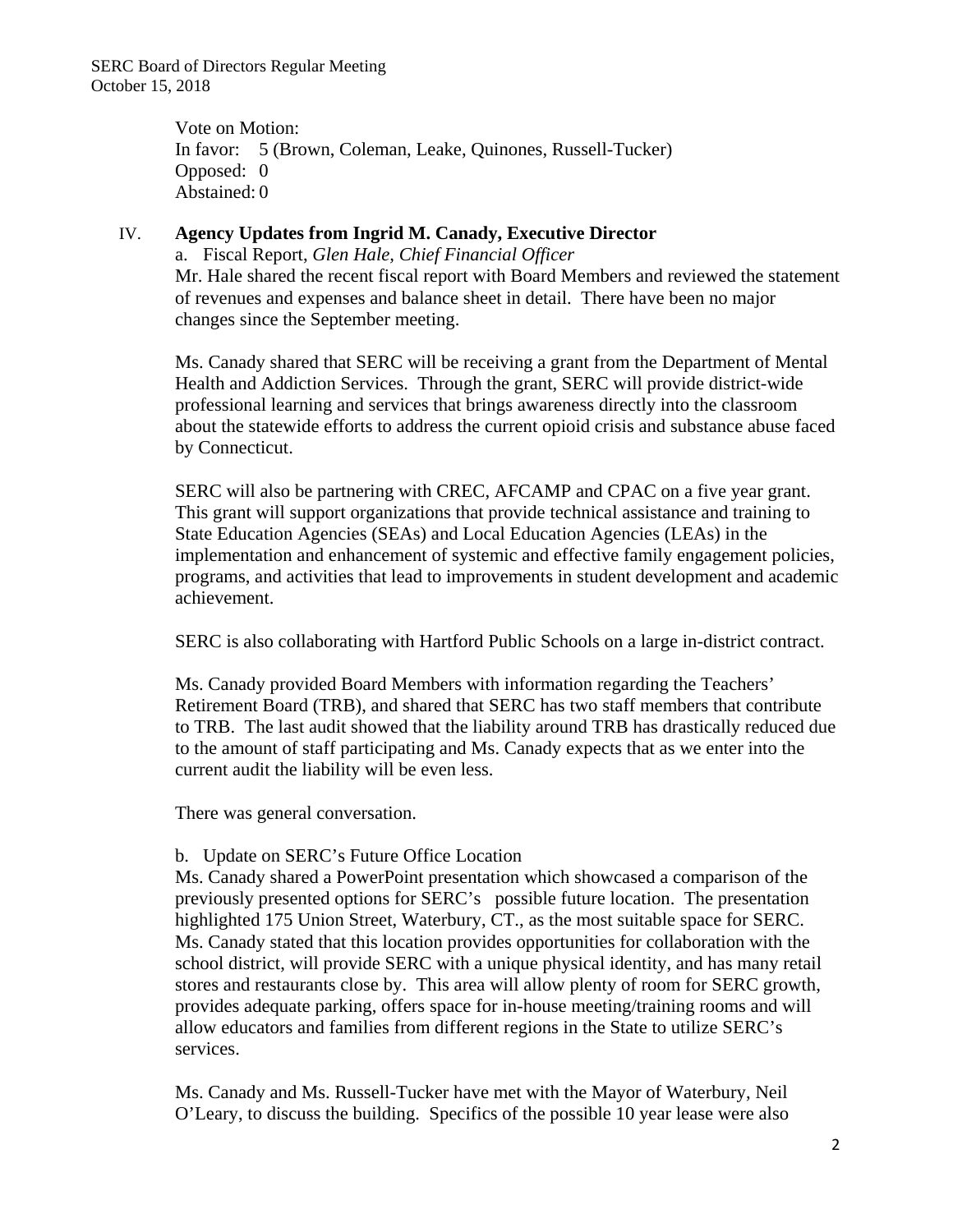discussed at this time, which included six months of free rent at the commencement of the lease, the possibility of renovations completed with no labor charge and a private donation that will consist of 12 work stations. The Mayor stated that the city would be pleased to have SERC be part of the Waterbury's community.

SERC will have a Professional Learning Center in Middletown. The center will be located at Vinal Tech High School. Ms. Canady shared that the renovations for the meeting/conference space will be minor.

There was general conversation.

## c. LEA Contracts/Other Contracts

Ms. Canady provided information about SERC's fully executed LEA/Other contracts through October 2018. SERC has entered into agreements for a total of \$181,900.00. The contracts are specific to Curriculum & Instruction, Positive Behavioral Interventions and Supports (PBIS), Racial Equity, Special Education and Scientific Research-Based Interventions (SRBI) programs. This information will be updated and shared with the Board at their regular monthly meetings.

There was general conversation.

## V. **Updates from Board Members**

Ms. Russell-Tucker shared that she has met with the Commissioner and Deputy Commissioner to discuss the status of the SERC Library. Additional information was requested on the virtual library. Discussion was had about the testing materials and testing kits that have been unavailable to school districts since the closing of the SERC Library. It was mentioned that perhaps the materials and testing kits could be shipped to the CSDE and the lending could take place there. Ms. Canady reported that it is not a simple procedure to lend out materials and testing kits without opening the library platforms and staffing the library to assist with the administration and the use of the materials.

Ms. Russell-Tucker will continue conversations regarding the library with the Commissioner and Deputy Commissioner.

There was general conversation.

## VI. **Items for Discussion**

- a. Board Committees
	- i. Proposed Leadership

Board Members reviewed the current purpose and membership of each Committee.

The following changes were recommended:

Finance Committee: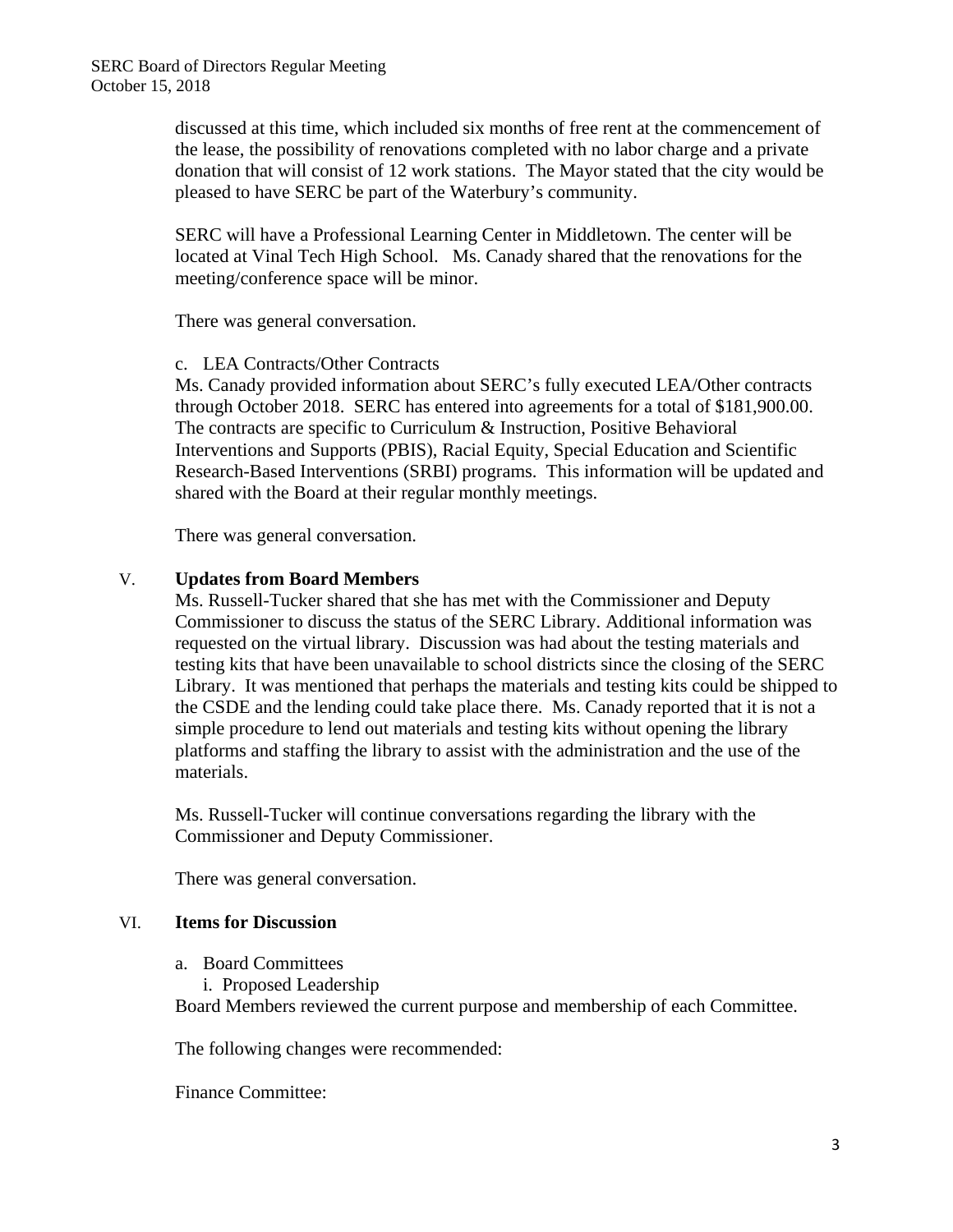SERC Board of Directors Regular Meeting October 15, 2018

> Dr. Salvatore Menzo – Co-Lead (Replacing Jennifer Tooker) Glen Hale, SERC CFO – SERC Lead

Program Committee: Stephen Proffitt, SERC Director of Special Education Programs & Instructional Design - SERC Lead

Operations Committee: Michelle Weaver, SERC Consultant/General Counsel/Legislative Liaison – SERC Lead

#### **"Motion to accept the recommendations of the Chair regarding Committee membership appointments effective October 15, 2018"**

Motion: Dr. Quinones Second: Ms. Brown

Vote on Motion: In favor: 6 (Brown, Coleman, Leake, Porth, Quinones, Russell-Tucker) Opposed: 0 Abstained: 0

- b. SERC's Legislation Language Changes
	- i. Board Member Appointments

Mr. Coleman informed Board Members that he and Mr. Leake will be meeting with SERC and its legal counsel from Shipman & Goodwin within the next few weeks. He would like to use this opportunity to speak with the attorneys about SERC's statutory language and the appointing authorities for the SERC Board of Directors.

Mr. Coleman would like to see membership of the Board opened up to additional individuals who may not be politically appointed. It was recommended that we look at how the other quasi-public agencies appoint board members. Specific language changes were discussed among members.

Ms. Canady shared that she has sought the support of a legislative member to assist SERC in identifying possible changes that can be made to the current legislation.

There was general conversation.

## VII. Action Items

a. Decision About SERC's Future Location

## **Resolution of the State Education Resource Center (SERC) Board of Directors**

## **SERC's Future Location**

WHEREAS, Ingrid M. Canady is SERC's Executive Director has responsibility for the